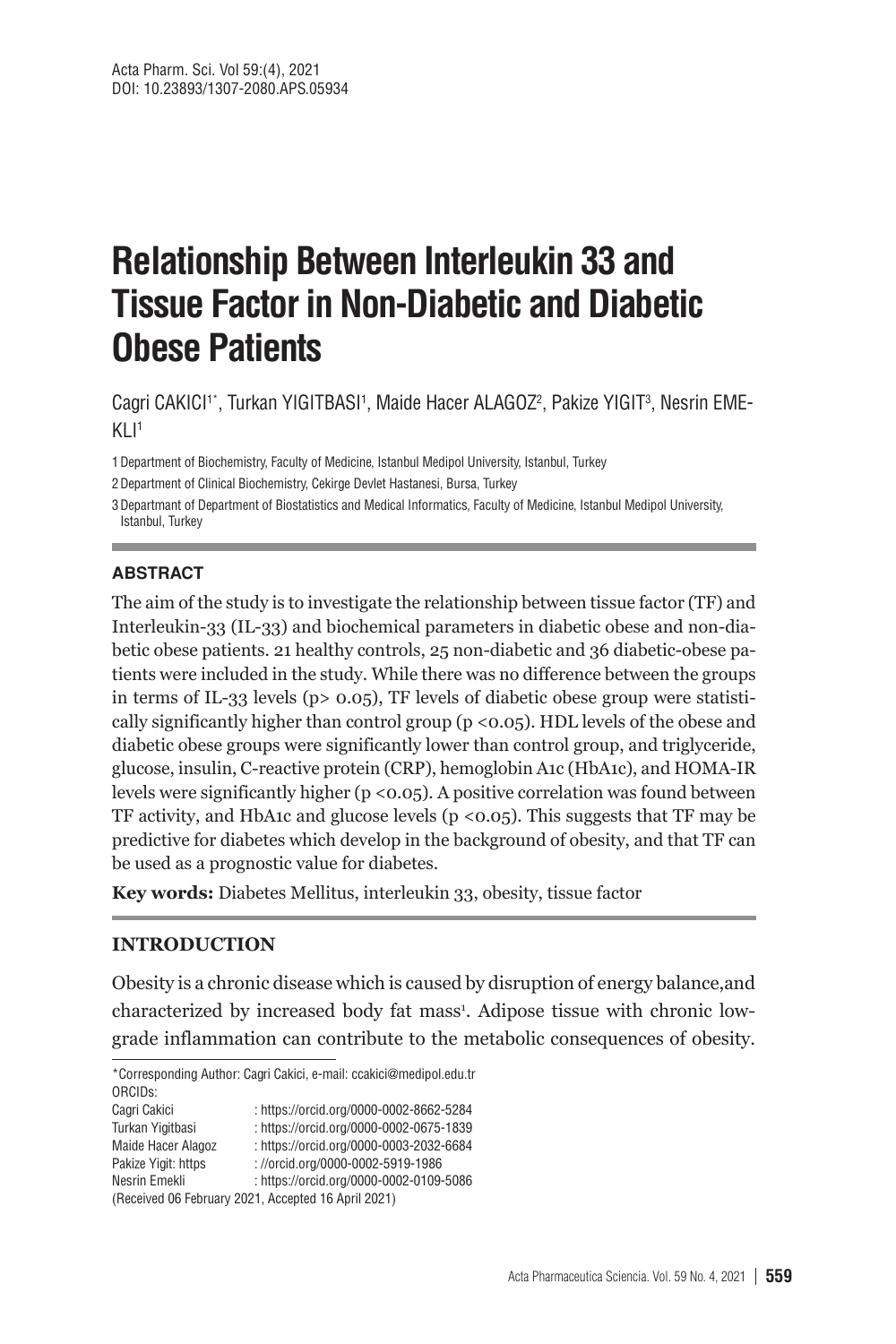Therefore, obesity thought to play a role in both atherosclerosis and diabetes development<sup>2</sup>.

Diabetes Mellitus (DM) is a metabolic disease of multiple etiologies. It is characterized by chronic hyperglycemia with impaired carbohydrate metabolism, due to insulin secretion and / or defects in its progression3 .

Despite various studies, the increased rate of obesity and health problems due to obesity comorbidities such as cardiovascular diseases and health expenditures are gradually increased4 .

It is observed that patients, whose body mass index (BMI) remain over 30 kg/ m<sup>2</sup> more for than ten years, are twice as much susceptible to the risk of diabetes compared to the those with the same BMI for five years<sup>2</sup>. Type 2 Diabetes Mellitus (T2DM), which is typically caused by obesity, is the most common disease among carbohydrate metabolism disorders4 . Because of this close relationship between diabetes and obesity, the concept of "diabesity" was coined. "Diabesity" is a term which refers to diabetes occurring in the context of obesity<sup>2</sup>.

Besides requiring lifelong treatment, DM also negatively affects quality of life because of acute and chronic complications4 . Uncontrolled DM is the cause of multiple organ damage as a result of macrovascular and microvascular complications. It also increases the risk of cardiovascular disease by twice5 .

TF, also known as factor III or thromboplastin, is the primary initiator of the extrinsic blood coagulation system<sup>6</sup>. TF is expressed by epithelial cells around the blood vessels, such as adventitial fibroblasts, and plays a critical role in hemostasis. TF also contributes to various forms of thrombosis. Besides these well-known features, TF is highly expressed in many types of cancer, especially adenocarcinomas7 . It is known that TF levels, which are also associated with increased appetite, decrease as a result of weight loss in obesity. It reduces circulating prothrombotic marker levels, including TF and plasminogen activator inhibitor-1  $(PAI-1)^{8,9}$ .

Interleukin 33 (IL-33), which is a nuclear associated cytokine and the ligand of the ST2 receptor, belongs to the interleukin 1 (IL-1) family. It is abundantly expressed in endothelial cells, epithelial cells and fibroblast-like cells, during homeostasis and inflammation<sup>10</sup>. Studies have shown that IL-33 modulates inflammatory diseases such as arthritis and atherosclerosis, as well as other inflammatory diseases of the gastrointestinal, and the respiratory systems. At the same time, both IL-33 and ST2 are abundantly expressed in human atherosclerotic plaques<sup>11</sup>. Besides, it was found that both IL-33 and ST2 are expressed in adipocytes and adipose tissues. IL-33 was found to have a protective effect in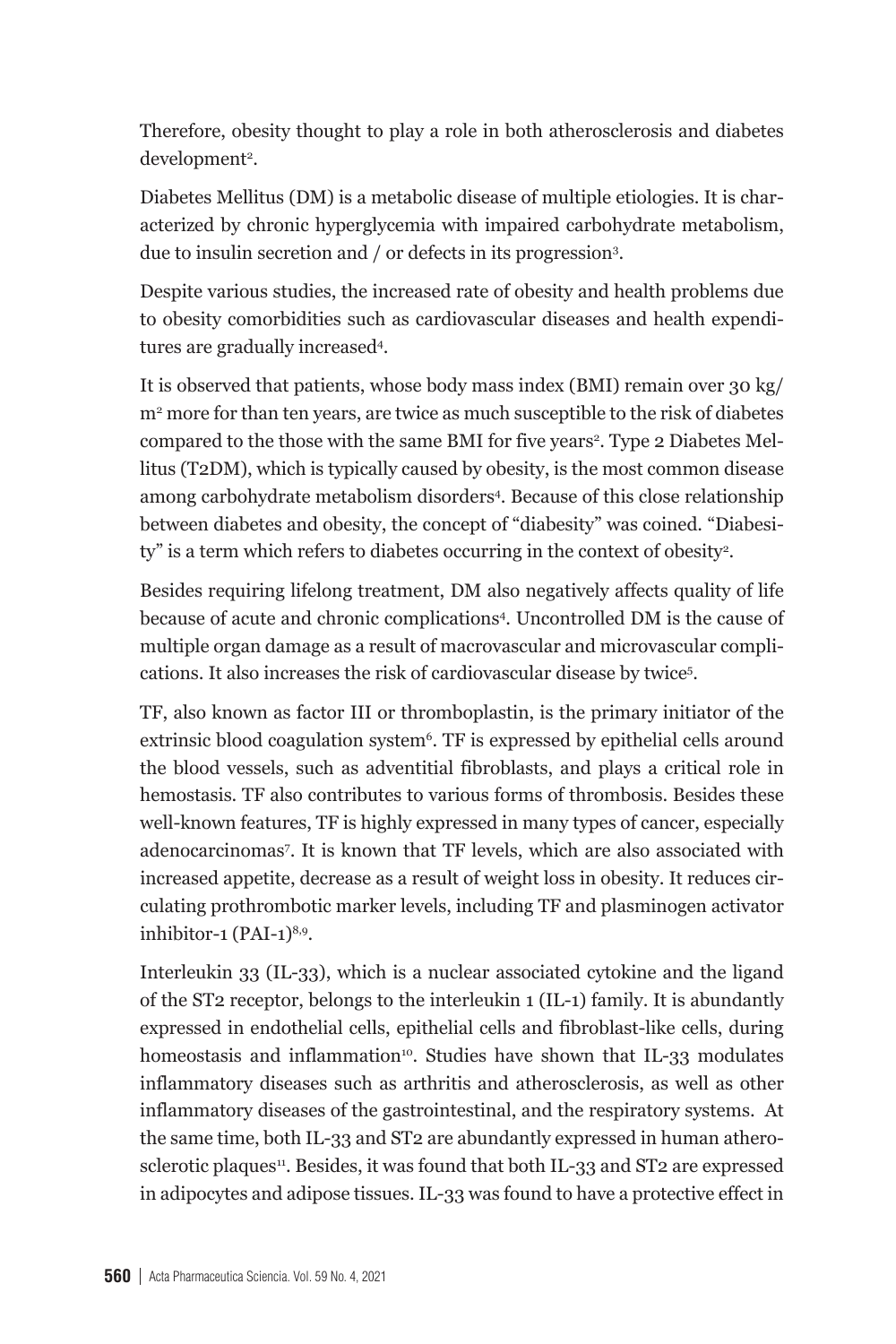adipose tissue inflammation during obesity, in that it induces the production of Th2 cytokines (IL-5 and IL-13), reduces lipid storage, inhibits adipogenesis and promotes lipolysis. In addition, the treatment of obese diabetic (ob/ob) mice with IL-33 has led to protective metabolic effects such as significantly lower adiposity, lower fasting glucose, and increased glucose and insulin sensitivity<sup>12</sup>.

It is shown that IL-33 induces TF expression depending on the ST2 receptor and the NF-κ B pathway human umbilical vein endothelial cells (HUVECs) and coronary artery endothelial cells (HCAECs)<sup>11</sup>.

However, the relationship between IL-33 and TF in non-diabetic and diabetic obese patients, and their association with other metabolic parameters have not yet been revealed. Therefore, the aim of this study is to investigate the relationship between TF and IL-33 in diabetic and non-diabetic obese patients.

# **METHODOLOGY**

Ethics committee approval was obtained from the Istanbul Medipol University Non-Interventional Clinical Research Ethics Committee (Decision No: 335).

21 healthy controls, 25 non-diabetic obese and 36 diabetic-obese patients who applied to Istanbul Medipol Mega Hospital Biochemistry Laboratory were included in the study. BMI is a person's weight in kilograms divided by the square of body height in meters (kg/m2 ). Patients with BMI values ranging between 18.9 and 24.9 kg / m² were considered normal, while patients with BMI values greater than 24.9 kg / m<sup>2</sup> were considered obese<sup>13</sup>. Diagnosis of diabetes was identified based on clinical and laboratory findings according to the American Diabetes Association (ADA) criteria, HbA1c levels above 6.5% were included in the diabetic obese group, and the others were included in the non-diabetic obese group<sup>14</sup>.

Exclusion criteria were; being under 18 years old, being over 75 years old, smoking, having hypertension, heart disease, polycystic ovarian disease, inflammation, and infection.

# **Blood collection and storage**

After obtaining consent forms from selected reference individuals, blood samples were collected between 08:00-12:00 in the morning, at the end of 8-12 hours of fasting. Blood samples were taken from the antecubital vein in a sitting position into 8-milliliter vacuum gel red-capped tubes. The blood samples were centrifuged at 3000 rpm for 10 minutes with the NUVE (NF-800R) brand centrifuge in the clinical biochemistry laboratory, and serum samples were separated. The separated serum samples were taken into Eppendorf tubes and stored at -80°C until study.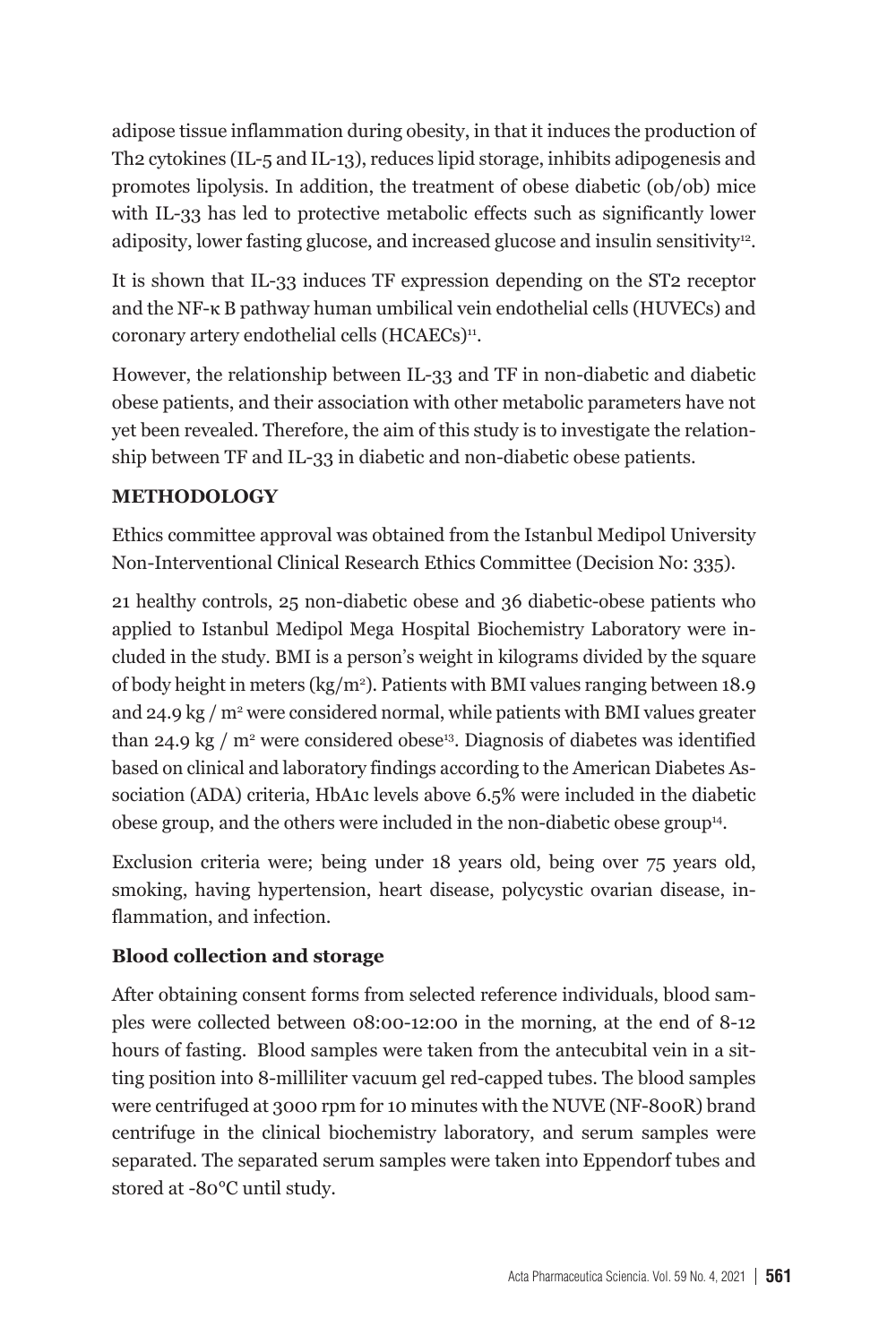## **Parameters examined in serum**

IL-33 and TF serum concentrations were measured using the ELISA method (Cusabio Elisa kit, catalog no: CSB-E13000h and catalog no: CSB-E07913h, respectively). The *R*-square (*R*<sup>2</sup>) values were calculated as 0.97 and 0.99 respectively on the standard graph created to reflect the results of the measurements. The measurements were taken using BioTek Synergy HTX multimode reader. Glucose, insulin, TC, HDL, LDL, and TG serum concentrations were measured using Roche / Hitachi C501 autoanalyzer, with a commercial kit by a photometric method. Serum concentrations of HbA1c and CRP were measured by Roche / Hitachi Cobas autoanalyzer using a commercial kit by an immune chemiluminescence method. Insulin resistance was calculated using the formula;  $(HOMA-IR) = \text{[fasting insulin X glucose]} / 22.5^{15}$ .

## **Statistical Analysis**

SPSS 22 (IBM, Chicago) software was used for statistical analysis. The results are presented as mean values  $\pm$  standard deviations ( $\bar{x} \pm SD$ ). T-test was used to compare parameters of obese and control groups which exhibit a normal distribution, and the Mann-Whitney U test was used to compare two groups which do not exhibit a normal distribution. One-way analysis of variance (ANOVA) was used to compare the differences of variables in subgroup analysis. Kruskal Wallis and Post-hoc Dunn tests were also used for parameters which did not exhibit normal distribution. The correlation graphs were created using the SPSS software and the bar graphs were created using the Graphpad Prism 8 software. The significance level was accepted as  $p \le 0.05$  for all tests.

## **RESULTS AND DISCUSSION**

IL-33 is a proinflammatory cytokine from the IL-1 family, which is located in the homeostatic system and is a ST2 receptor ligand. In the animal study, it was revealed that the IL-33 / ST2 effect played a role in the modulation of obesity, insulin resistance, and inflammatory pathologies of T2DM<sup>16,17</sup>.

Elevated levels of TF are found in atherosclerotic plaques, and TF triggers thrombosis after plaque rupture. It is known that IL-33 is expressed in atherosclerotic plaques and endothelial cells. Also, endothelial cells and atherosclerotic plaques are involved TF secretion<sup>11</sup>. Because of this connection, the relationship between IL-33 and TF was the subject of two research studies by Stojkovic et al.<sup>11,18</sup>.

In the first study, Stojkovic et al. used HUVECs and HCAECs cell lines to demonstrate that IL-33 induces TF expression of the ST2 receptor and the NF-κ B pathway, and promotes TF activity in microparticles produced from endothelial cells. Moreover, the researchers found a positive correlation between the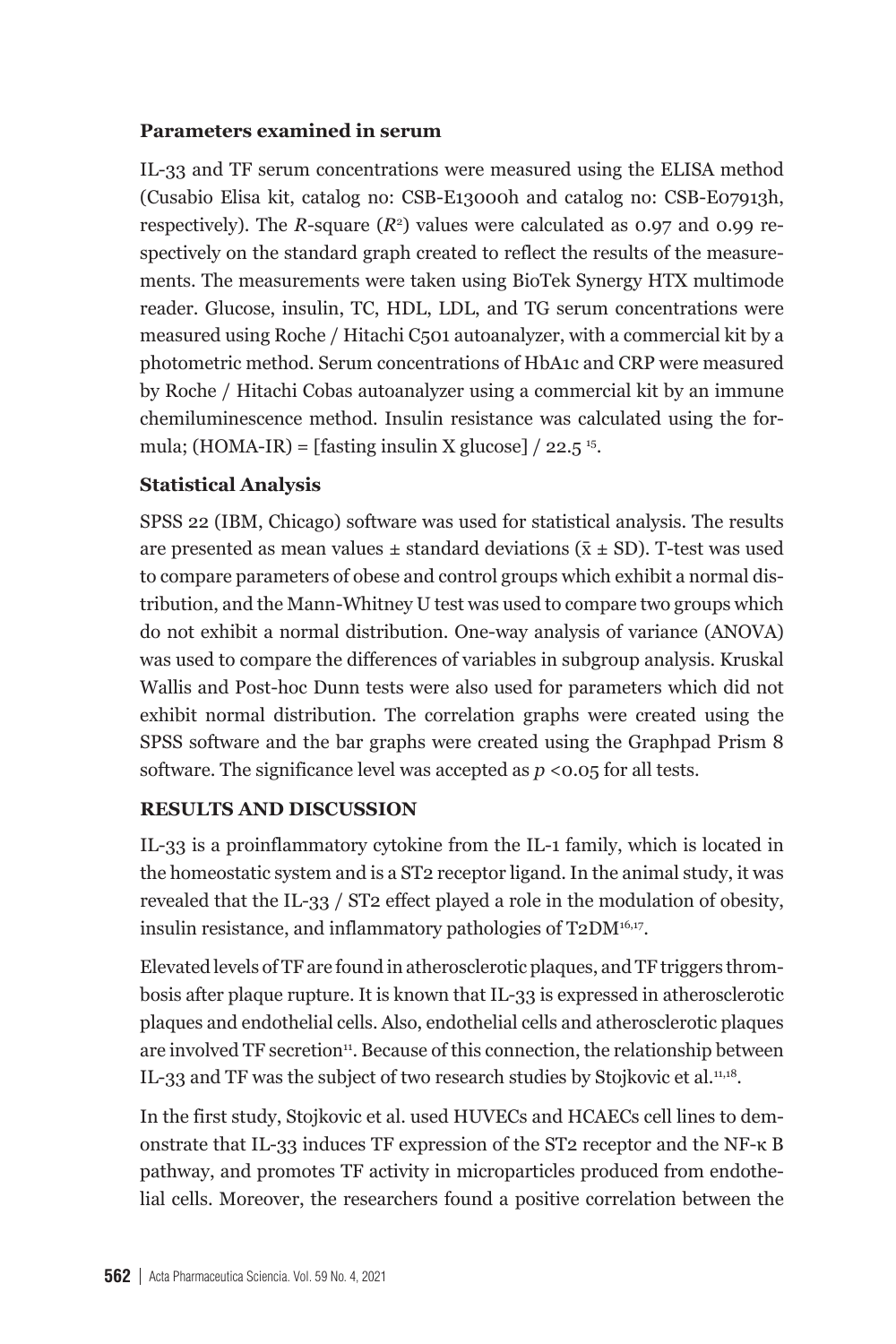expression of TF mRNA and IL-33 mRNA in human carotid atherosclerotic plaques<sup>11</sup>. In the second study, Stojkovic et al. demonstrated that the effects of IL-33 on TF expression are related to the amounts of ST2 receptors on the monocyte surface<sup>18</sup>.

This is the first study to investigate the relationship between serum IL-33 and TF in non-diabetic obese and diabetic obese study groups.

As shown in Table 1, the obese group had significantly higher levels of serum TF compared to the control group ( $p \le 0.05$ ), whereas IL-33 values showed no difference between the two groups (p> 0.05). Comparing the obese group to the control group; HDL levels are significantly lower, while TG, Glucose, insulin, CRP, Hb1Ac and HOMA-IR values were higher (p <0.05). There was no difference between total cholesterol and LDL levels between the two groups (p> 0.05) **(Table 1) (Figure 1)**.

|                           | <b>Control Group</b><br>$(n=21)$<br>$\overline{x}$ ± SD | <b>Obese Group</b><br>$(n=61)$<br>$\overline{x}$ $\pm$ SD | b.      |  |
|---------------------------|---------------------------------------------------------|-----------------------------------------------------------|---------|--|
| BMI $(kg/m2)$             | $23,44 \pm 0,84$                                        | $33,75 \pm 6,15$                                          | < 0, 05 |  |
| $TF$ (pg/ml)              | $53,14 \pm 24,75$                                       | $71,90 \pm 34,51$                                         | < 0.05  |  |
| IL-33 $(pg/ml)$           | $5,22 \pm 1,58$                                         | $5.54 \pm 2.02$                                           | >0.05   |  |
| Glucose (mg/dl)           | $102,69 \pm 17,22$                                      | $151,96 \pm 69,05$                                        | < 0.05  |  |
| $HDL$ (mg/dl)             | $53,86 \pm 10,00$                                       | $47,21 \pm 9,08$                                          | < 0, 05 |  |
| LDL (mg/dl)               | $121,52 \pm 18,36$                                      | $121,98 \pm 27,41$                                        | >0,05   |  |
| TG (mg/dl)                | $119,73 \pm 28,68$                                      | $158,10 \pm 51,44$                                        | < 0, 05 |  |
| $TC$ (mg/dl)              | $192,57 \pm 24,17$                                      | $198,35 \pm 31,96$                                        | >0.05   |  |
| Insulin (µIU/ml)          | $9,70 \pm 3,01$                                         | $17,21 \pm 8,53$                                          | < 0.05  |  |
| $CRP$ (mg/l)              | $3,55 \pm 2,71$                                         | $7,73 \pm 6,98$                                           | < 0,05  |  |
| HbA <sub>1</sub> c $(\%)$ | $5.42 \pm 0.52$                                         | $6.86 \pm 1.68$                                           | < 0.05  |  |
| HOMA-IR                   | $2,43 \pm 0,76$                                         | $6,40 \pm 7,46$                                           | < 0,05  |  |

**Table 1.** Biochemical parameters of obese and control groups

Abbreviations: BMI: Body mass index; TF: Tissue factor; IL-33: Interleukin 33; HDL: High density lipoprotein; LDL: Low density lipoprotein; TG: Triglyceride; TC: Total Cholesterol; CRP: C reactive protein; HbA1c: Hemoglobin A1c; HOMA-IR: Insulin resistance. **\*p<0,05 was considered statistically significant.**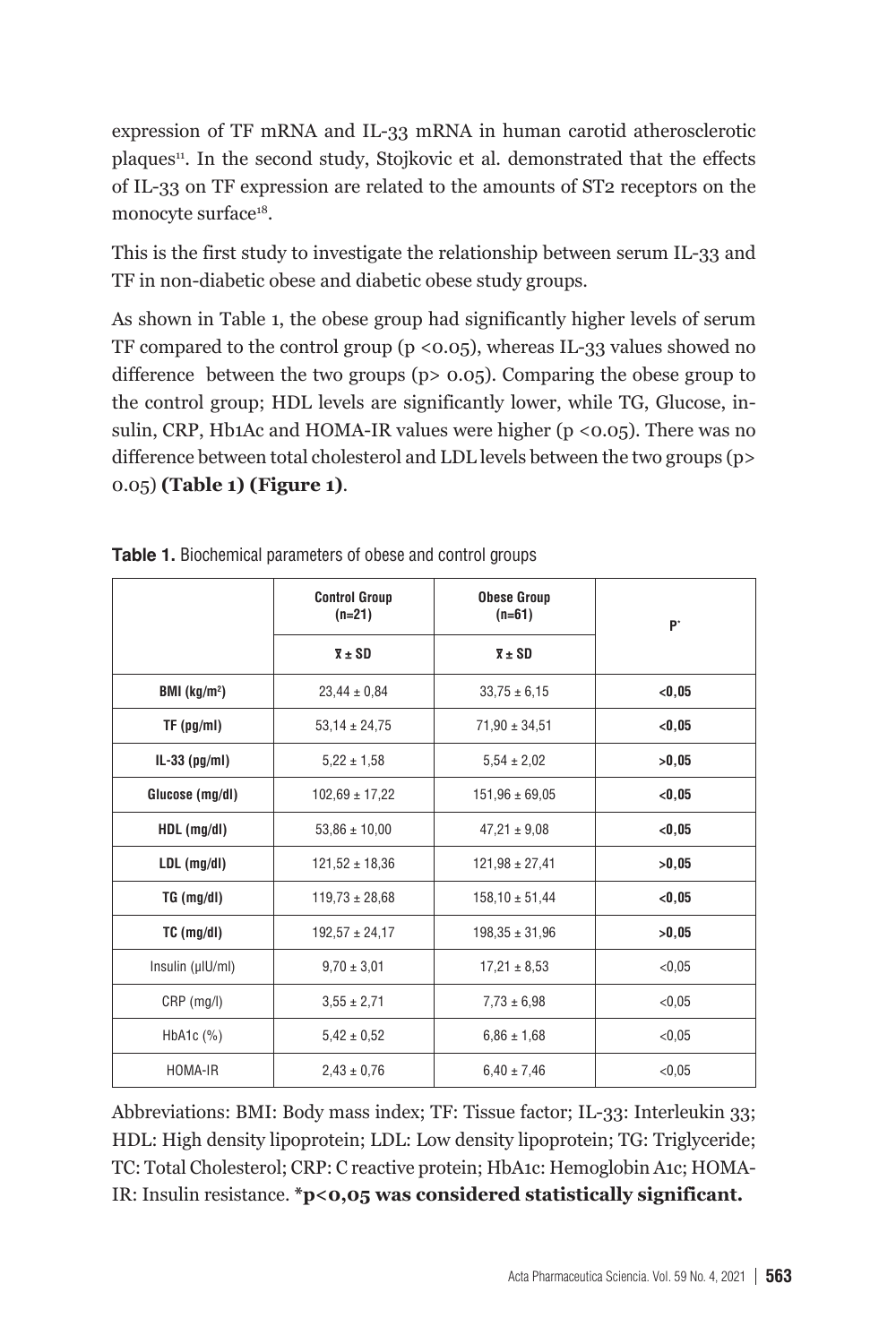

**Figure 1:** The bar graphs of parameters that show statistical significance in obese and control  $\mathbf{F}_{\mathbf{S}}$ : Tissue Factor; Interleuking 33; Holisaire; Lowensity lipoprotein; Lowensity lipoprotein; Lowensity lipoprotein; Lowensity lipoprotein; Lowensity lipoprotein; Lowensity lipoprotein; Lowensity lipoprotein; L groups.

Abbreviations: TF: Tissue Factor; IL-33: Interleukin 33; HDL: High density lipoprotein; LDL: Low density lipoprotein; TG: Triglyceride; TC: Total Cholesterol; CRP: C reactive protein; HbA1c: Hemoglobin A1c; HOMA-IR: Insu-Obesity contributes to the development of diabetes and being obese generally aggravates the prognosis **\*\*p<0,01; \*\*\*p<0,001; \*\*\*\*p<0,0001**.  $\mathbf{1}$ . In obtaining and metabolic changes lead to an increase in TF expression increase in TF expression in TF expression in TF expression in TF expression in TF expression in TF expression in TF expression in TF expre lin resistance. Statistical significances are indicated by asterisks. **\*p<0,05;** 

Obesity contributes to the development of diabetes and being obese generally aggravates the prognosis of diabetes<sup>19</sup>. In obesity, inflammation and metabolic changes lead to an increase in TF expression in adipose tissue and macrophages<sup>9</sup>. Confirming our findings, Ayer et al. observed that TF increased in obese patients<sup>20</sup>. In other studies, it was revealed that thrombin formation and TF levels decreased significantly when obese individuals with loose weight<sup>21,22</sup>. Singh et an showed that TT-30 as increased in the chedulation system during sinualised<br>obesity and high levels of TF increased risk of cardiovascular diseases<sup>23</sup>. Studis versity and ingle versity of the interests on the human studies of studies. The interest on IL 33 levels on IL 33 levels on IL 33 levels on IL 33 levels on IL 33 levels on IL 33 levels on IL 33 levels on IL 33 levels on adipocytes as well as in adipose tissue stromal vascular cells. In addition, there adipocytes as well as in adipose tissue stromal vascular cells. In addition, there edificant increased TF activity in the circulation system and adipose tissue<sup>9,24</sup>. al. study's showed that server were increased in overweight  $\mathcal{S}$  levels were increased in our population. al. showed that TF levels increased in the circulation system during childhood

The protective role played by IL-33 against obesity-related inflammation, insulin resistance, and T2DM was also demonstrated in animal studies. However, a limited number of human studies on IL 33 levels in obesity are controversial25,26. Similar to our results, a study done by Zeyda et al., showed no significant changes in IL-33 levels, but a significant increase in sST2 levels in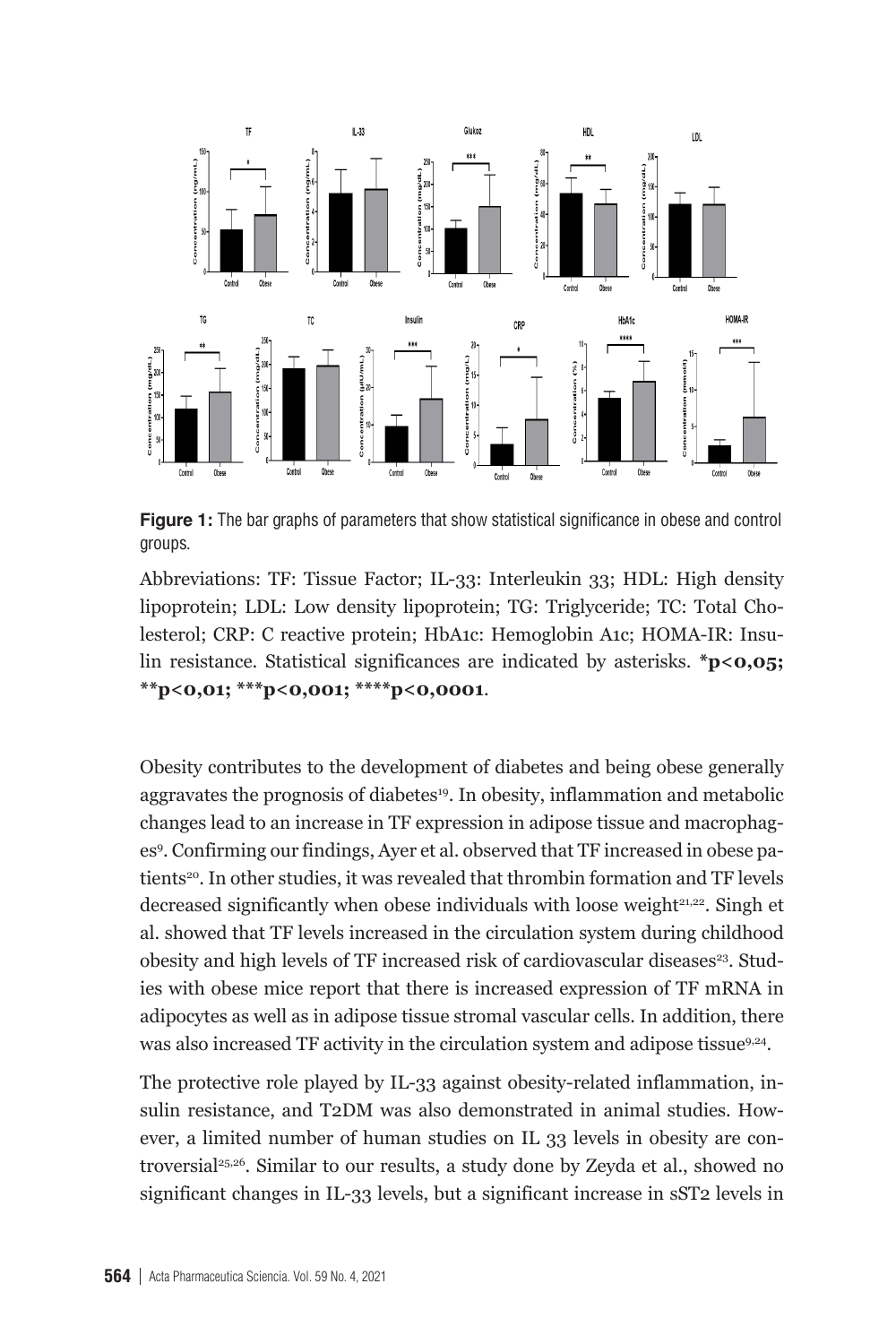morbidly obese subjects<sup>25</sup>. Tang et al. study's showed that serum IL-33 levels were increased in overweight/obese Chinese population. Increased IL-33 levels have positive correlation with metabolic syndrome<sup>27</sup>. In the other study, IL-33 levels were found to be lower compared to the overweight and obese groups<sup>26</sup>. It was inferred that the high IL-33 levels were due to the protective effect of IL-33 against obesity28,29.

CRP levels were found to be higher than those of the control group, which underlies inflammation in obesity. In obese individuals, there has been a relationship between CRP levels and basal peripheral blood mononuclear cell TF procoagulant activity which suggests a link between inflammation brought by obesity and thrombosis<sup>20</sup>.

When the control, non-diabetic and diabetic obese groups are compared; TF values were examined, and a statistically significant increase was observed in the diabetic obese group compared to the control group ( $p \le 0.05$ ). Although the TF levels were numerically higher in the non-diabetic obese group compared to the control group, there was no statistical significance (p> 0.05). In IL-33 levels; there was no significant difference between the control, non-diabetic obese, and diabetic obese groups (p> 0.05). In the non-diabetic obese group, Insulin and CRP levels were found to be significantly higher than control group (p <0.05). In addition, in the diabetic obese group, glucose, TG, insulin, CRP, Hb1Ac, and HOMA-IR levels were significantly higher, and HDL was significantly lower than in the control group ( $p \lt 0.05$ ). There was no difference in TC and LDL levels (p> 0.05). In the diabetic obese group, Hb1Ac and glucose levels were significantly higher than in the non-diabetic obese group (p <0.05) **(Table 2) (Figure 2).**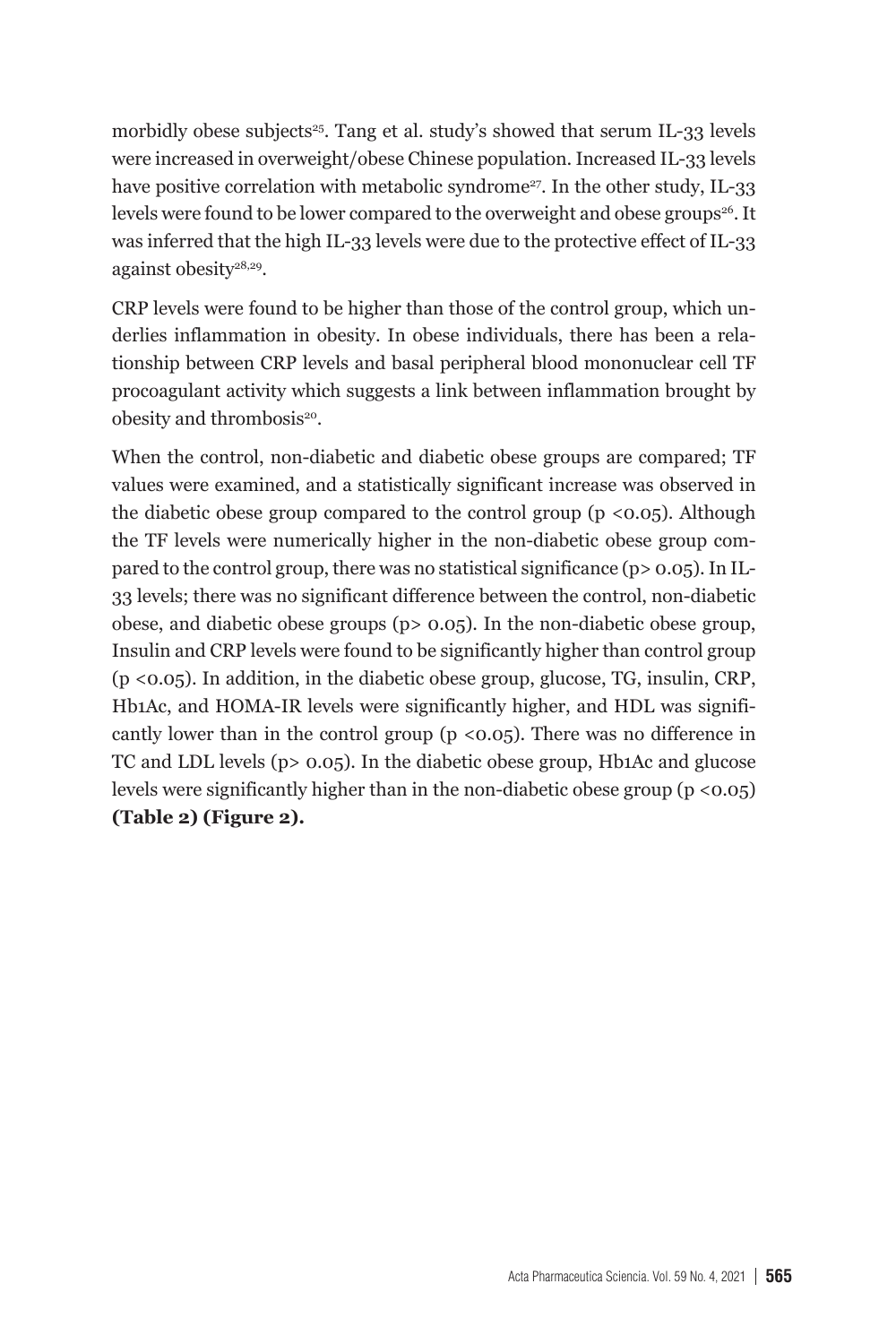|                          | Control (1)<br>$n=21$ | <b>Non-Diabetic</b><br>Obese (2)<br>$n = 25$ | <b>Diabetic</b><br>Obese $(3)$<br>$n=36$ | b.      | *Intergroup<br><b>Significance</b> |
|--------------------------|-----------------------|----------------------------------------------|------------------------------------------|---------|------------------------------------|
|                          | $\overline{x} \pm SD$ | $\overline{x}$ $\pm$ SD                      | $\overline{x}$ $\pm$ SD                  |         |                                    |
| BMI (kg/m <sup>2</sup> ) | $23,44 \pm 0,84$      | $33,91 \pm 4,64$                             | $33,65 \pm 7,07$                         | < 0.05  | $1 - 3; 1 - 2$                     |
| $TF$ (pg/ml)             | $53,14 \pm 24,75$     | $64,01 \pm 32,95$                            | $77,38 \pm 34,95$                        | < 0.05  | $1 - 3$                            |
| $IL-33$ (pg/ml)          | $5,22 \pm 1,58$       | $5.70 \pm 2.02$                              | $5.43 \pm 2.04$                          | >0.05   |                                    |
| Glucose (mg/<br>dl)      | $102,69 \pm 17,22$    | $100.40 \pm 7.84$                            | $187.76 \pm 70.10$                       | < 0.05  | $1 - 3:2 - 3$                      |
| $HDL$ (mg/dl)            | $53,86 \pm 10,00$     | $49,60 \pm 9,86$                             | $45,54 \pm 8,22$                         | < 0.05  | $1 - 3$                            |
| $LDL$ (mg/dl)            | $121,52 \pm 18,36$    | $123.86 \pm 30.08$                           | $120,67 \pm 25,75$                       | >0.05   |                                    |
| TG (mg/dl)               | $119,73 \pm 28,68$    | $151,01 \pm 51,84$                           | $163,03 \pm 51,31$                       | < 0, 05 | $1 - 3$                            |
| $TC$ (mg/dl)             | $192,57 \pm 24,17$    | $196,12 \pm 33,22$                           | $199,90 \pm 31,43$                       | >0.05   |                                    |
| Insulin (µIU/<br>ml)     | $9.70 \pm 3.01$       | $16.85 \pm 8.54$                             | $17,46 \pm 8,64$                         | < 0.05  | $1 - 2:1 - 3$                      |
| $CRP$ (mg/l)             | $3,55 \pm 2,71$       | $7,21 \pm 6,60$                              | $8,47 \pm 7,57$                          | < 0, 05 | $1 - 2:1 - 3$                      |
| HbA1c (%)                | $5.42 \pm 0.52$       | $5.37 \pm 0.42$                              | $7.89 \pm 1.43$                          | < 0.05  | $1 - 3:2 - 3$                      |
| <b>HOMA-IR</b>           | $2,43 \pm 0,76$       | $4,00 \pm 2,32$                              | $8,06 \pm 9,20$                          | < 0, 05 | $1 - 3$                            |

**Table 2.** Biochemical parameters of control, non-diabetic and diabetic obese groups

Abbreviations: BMI: Body mass index; TF: Tissue factor; IL-33: Interleukin 33; HDL: High density lipoprotein; LDL: Low density lipoprotein; TG: Triglyceride; TC: Total Cholesterol; CRP: C reactive protein; HbA1c: Hemoglobin A1c; HOMA-IR: Insulin resistance. **\*p<0,05 was considered statistically significant.**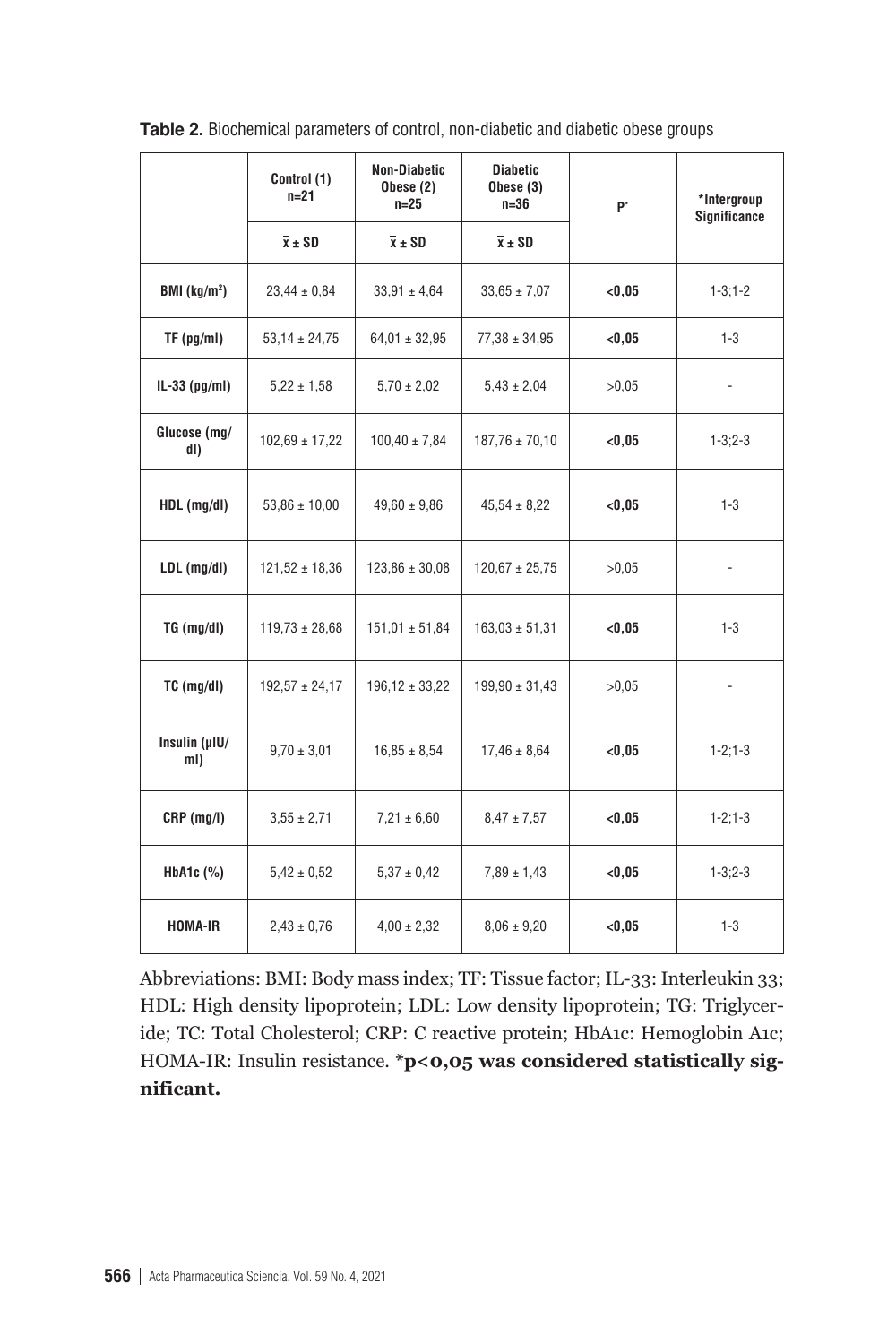

**Figure 2:** The bar graphs of statistically significant parameters in control, non-diabetic obese and diabetic obese groups.

Abbreviations: TF: Tissue Factor; IL-33: Interleukin 33; HDL: High density lipoprotein; LDL: Low density lipoprotein; TG: Triglyceride; TC: Total Cholesterol; CRP: C reactive protein; HbA1c: Hemoglobin A1c; HOMA-IR: Insulin resistance. Statistical significances are indicated by asterisks. \*p<0.05; **\*\*p<0,01; \*\*\*p<0,001; \*\*\*\*p<0,0001.**

In the study comparing diabetic obese and non-diabetic obese groups, plasma TF antigen, activity, and adipose tissue TF mRNA were found to be higher in the diabetic obese group in comparison to the non-diabetic obese group30. A study on patients with T2DM found that in cases where hyperglycemia and hyperinsulinemia exist together, there is increased expression of monocyte TF as well as increased platelet interaction with monocytes. Hyperglycemia and hyperinsulinemia alone also stimulate platelet activation, and monocyte TF expression is increased by selective hyperinsulinemia31. As reported by previous studies, the prevalence of thrombosis is high among diabetes patients and these patients also exhibit high TF activity<sup>32,33,34,35,36</sup>. In diabetic obese group, high TF levels were the result of inflammation, hyperlipidemia, hyperglycemia, and hyperinsulinemia37.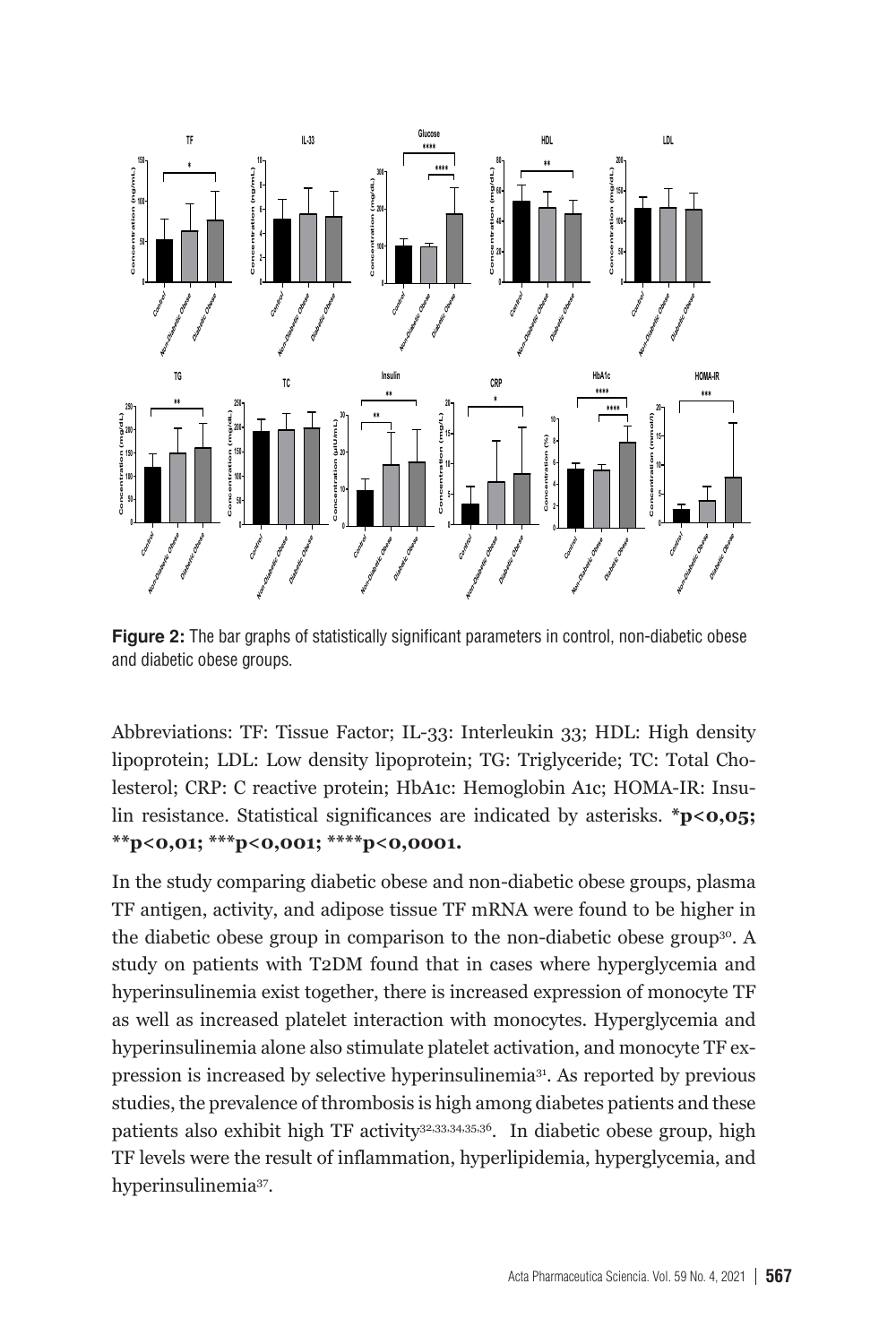The effect of IL-33 on TF protein production and TF activity was also concentration-dependent, whereby substantial effects were observed at concentrations > 0.1 ng /  $mL$  in both HUVECs and HCAECs<sup>11</sup>. In our study no correlation was observed between IL-33 and TF for both the diabetic obese and non-diabetic groups. In the other study, it was found that different layers of monocytes have different amounts of ST2 receptors, and the effect of IL-33 depends on ST2 receptor density<sup>18</sup>.

In our study, IL-33 levels were measured in serum. It can be inferred that IL-33 concentration can modulate TF expression and activity in local tissue or the amount of ST2 receptor density in endothelial cells<sup>11</sup>.

Upon examination of the HOMA-IR values, a twofold increase was observed in the diabetic obese group compared to the non-diabetic obese group. It was then deduced that compensatory hyperinsulinemia associated with T2D contributed to the increase in plasma TF expression in these patients.

TF was positively correlated with glucose  $(r = 0.285; p \lt 0.05)$  and HbA1c  $(r$  $= 0.226$ ; p <0.05) (p <0.05). There was a strong positive correlation between glucose and HbA1c ( $r = 0.734$ ;  $p \le 0.01$ ) ( $p \le 0.05$ ). However, there was no correlation between TF and IL-33 **(Figure 3-4).**



**Figure 3:** Correlation graph between TF and glucose. Serum levels of TF were correlated with serum levels of dunces  $(r - 0.295)$  and  $0.61$ . serum levels of glucose ( $r = 0.285$ ;  $p < 0.05$ ).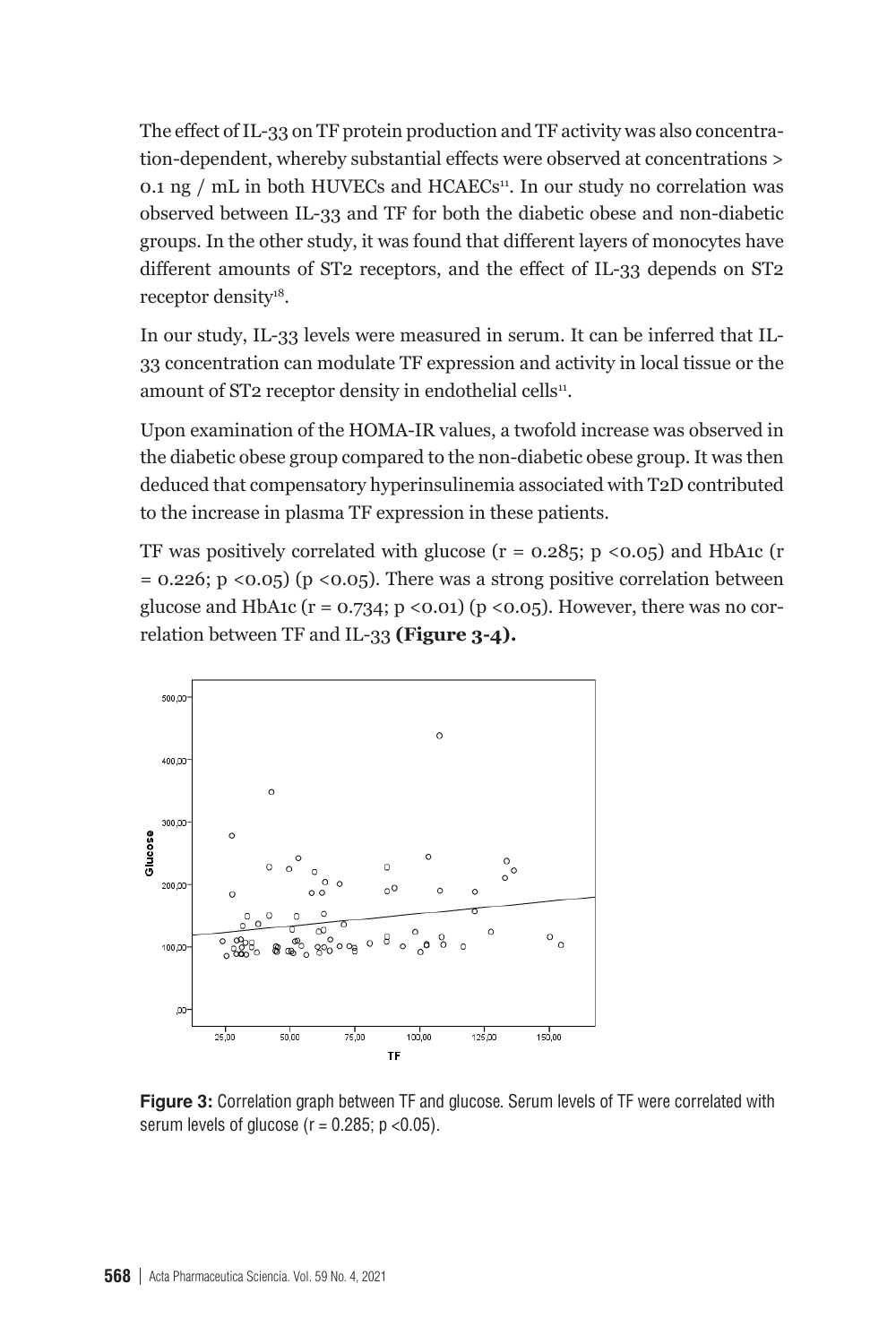

serum levels of glucose ( $r = 0.226$ ; p <0.05). **Figure 4:** Correlation graph between TF and HbA1c. Serum levels of TF were correlated with

glucose, and free fatty acids, as well as a positive correlation between adipose TF mRNA and plasma free fatty acids<sup>30</sup>. In another study, it was found that increasing the amount of insulin for 24 hours by keeping glucose at normal levels led to into a much more significant increase in TF activity, which is associated with larger increases in the thrombin-antithrombin complex (TAT) and prothrombin fragment  $1 + 2$  (F1+2)<sup>32</sup>. In the current study, no significant correlation was observed between Wang et al. study found a positive correlation between TF levels and fasting insulin, creased circulating TF activity and increasing glucose and insulin levels together led serum TF activity and BMI. This was interpreted to mean that the existence of obesity alone may have only a limited effect on increasing TF activity. The results of the current study also demonstrated a positive correlation between TF activity, glucose, and HbA1c (Figure 3-4), and also provided evidence that hyperglycemia increases TF procoagulant activity32, and glycemic control leads to reduced circulating TF, especially in T2D37. Unlike the findings of the studies such as Vaidyula et al.31 and Boden et al.32, in recent studies demonstrated that hyperglycemia single-handedly influences TF. However, no correlation was found between TF and insulin levels. As for diabetic patients and diabetic patients with stroke, a positive correlation was found between hyperglycemia and TF38,39. Our study differs from these studies in that it reports a positive correlation between TF and HbA1c. It is known that the presence of advanced glycation end-products (AGE) increases TF40.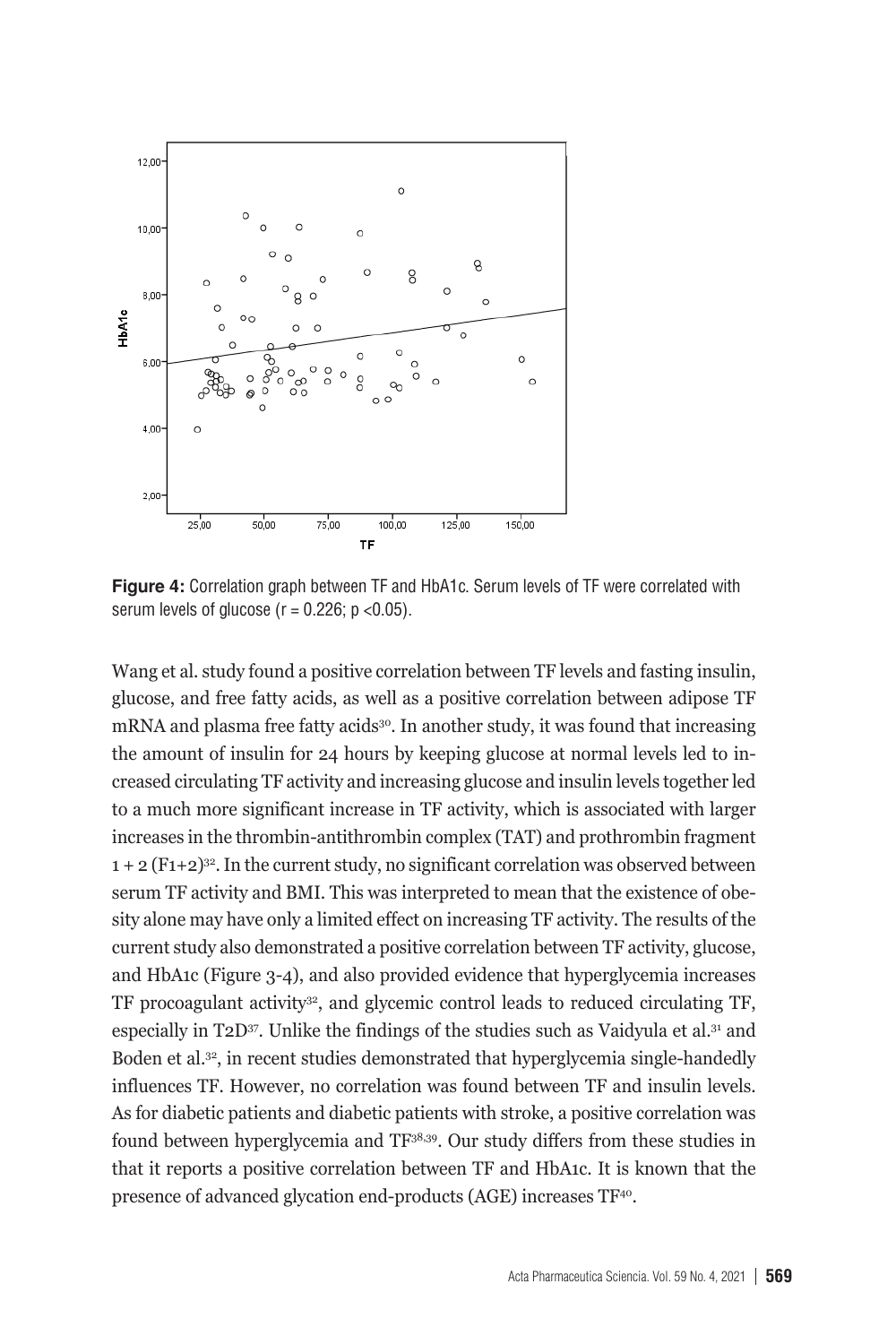In conclusion, a positive correlation was found between TF activity, and HbA1c and glucose levels. This suggests that TF may be predictive for diabetes which develop in the background of obesity, and that TF can be used as a prognostic value for diabetes.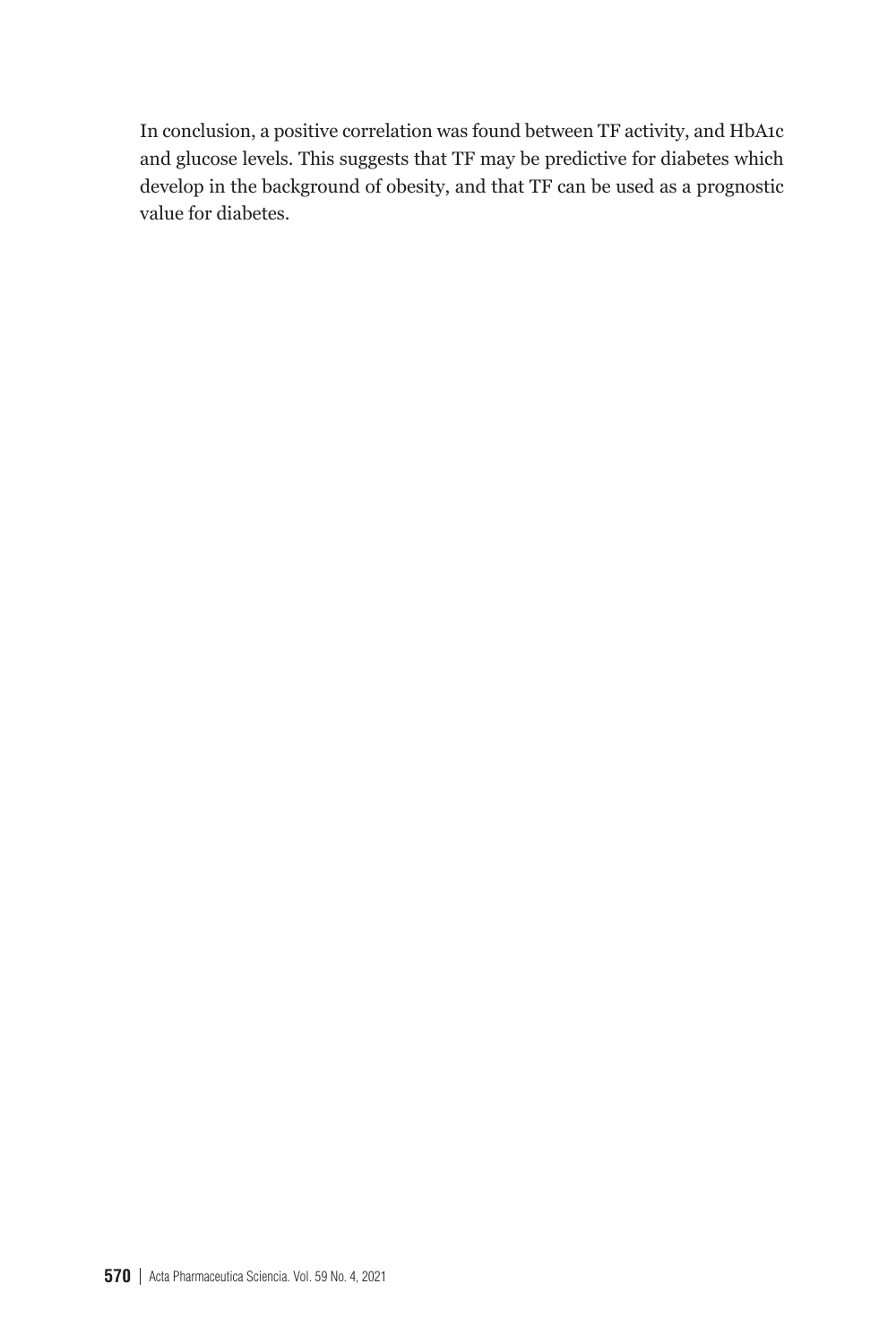#### **REFERENCES**

1. Yigitbasi T, Emekli N. Obezite Biyokimyası. In Yiğitbaşı T. and Emekli N. (Ed.), Klinik Biyokimya (pp.311-321). İstanbul, **2015:**Nobel Tıp Kitabevleri.

2. Servan PR. Obesity and Diabetes. *Nutr Hosp*, **2013;**28(5):138-43. https://doi.org/10.3305/ nh.2013.28.sup5.6929.

3. Ortug G, Ignak S, Ortug, A. Characteristics of lingual papillae in diabetic rats. *Morphologie,*  **2018;**102(339):250-254. https://doi.org/ 10.1016/j.morpho.2018.08.003.

4. Batirel S, & Emekli N. Diabetes Mellitus ve laboratuvar. In Yiğitbaşı T. and Emekli N. (Ed.), Klinik Biyokimya (pp.159-173). İstanbul, **2015:**Nobel Tıp Kitabevleri.

5. Li S, Wang J, Zhang B, Li X, Liu Y. Diabetes Mellitus and cause-specific mortality: a population-based study. *Diabetes Metab J*, **2019;**43(3):319-341.

6. https://doi.org/ 10.4093/dmj.2018.0060.

7. Rauch U, Nemerson Y. Circulating tissue factor and thrombosis. *Curr Opin in Hematol,* **2000**;7:273-277. https://doi.org/10.4093/dmj.2018.0060.

8. Hisada Y, Mackman N. Tissue factor and cancer: regulation, tumor growth, and metastasis. *Semin Thromb Hemost*, **2019;**45(4):385-395. https://doi.org/10.1055/s-0039-1687894.

9. Ruf W, Samad F. Tissue factor pathway linking obesity and inflammation. *Hamostaseologie*, **2015;**35(3):279-283. https://doi.org/10.5482/HAMO-14-11-0068.

10. Badeanlou L, Furlan-Ferguia C, Yang G, Ruf W, Samad F. Tissue factor-protease-activated receptor 2 signaling promotes diet-induced obesity and adipose inflammation. *Nat Med*, **2011;**17(11):1490-1497. https://doi.org/10.1038/nm.2461.

11. Cayrol C, Girard JP. Interleukin-33(IL-33): A nuclear cytokine from the IL-1 family. *Immunol Rev*, **2018;**281(1):154-168. https://doi.org/10.1111/imr.12619.

12. Stojkovic S, Kaun C, Rauscher S, Hell, L, Krychtiuk KA, Bonstingl C. et al. Tissue factor is induced by interleukin-33 in human endothelial cells: a new link between coagulation and inflammation. Sci Rep, **2016;**6:25171. https://doi.org/10.1038/srep25171.

13. Miller AM. Role of IL-33 in inflammation and disease. J Inflamm(Lond), **2011;**8(1):22. https://doi.org/10.1186/1476-9255-8-22.

14. Gutin I. In BMI we trust: reframing the body mass index as a measure of health. Soc Theory Health, **2018;**16(3):256-271. https://doi.org/10.1057/s41285-017-0055-0.

15. American Diabetes Association. Classification and diagnosis of diabetes: standards of medical care in diabetes-2019. Diabetes Care, **2019;**42(1):13-28. https://doi.org/10.2337/dc19- S002.

16. Matthews DR, Hosker JP, Rudenski AS, Naylor BA, Treacher DF, Turner RC. Homeostasis model assessment: insulin resistance and b-cell function from fasting plasma glucose and insulin concentrations in man. Diabetologia, **1985;**28:412-419. https://doi.org/ 10.1007/ BF00280883.

17. Hasan A, Kochuman S, Al-Ozair, E, Tuomiletho J, Ahmad R. Association between adipose tissue ınterleukin-33 and immunometabolic markers in individuals with varying degrees of glycemia. Dis Markers, **2019;**2019:7901062. https://doi.org/ 10.1155/2019/7901062.

18. Griesenauer, B, Paczesny S. The ST2/IL-33 axis in immune cells during inflammatory diseases. Front Immunol, **2017;**8:475. https://doi.org/10.3389/fimmu.2017.00475.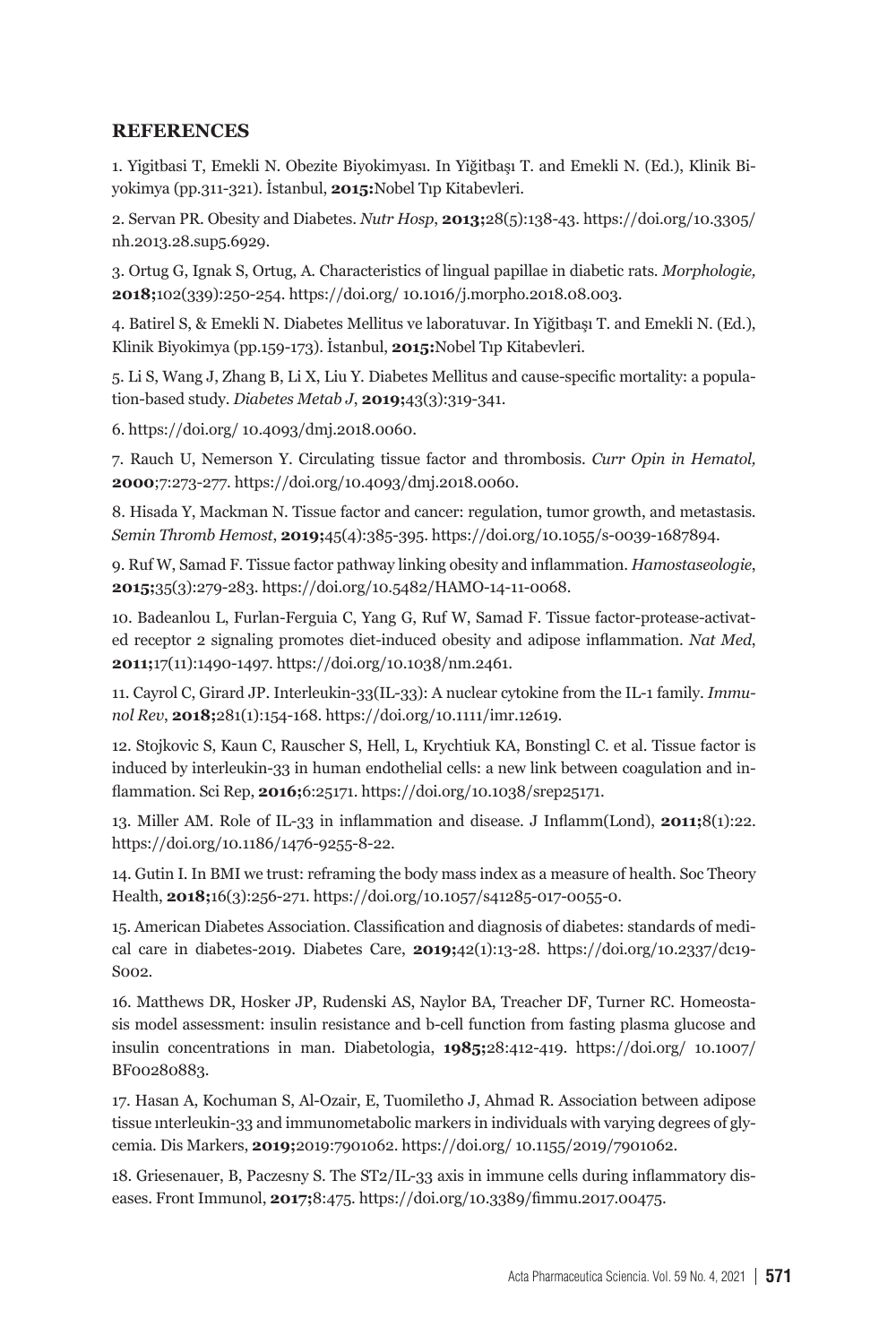19. Stojkovic S, Thulin A, Hell L, Thaler B, Rauscher S, Baumgartner J, et al. IL-33 stimulates the release of procoagulant microvesicles from human monocytes and differentially increases tissue factor in human monocyte subsets. Thromb Heamost, **2017;**117(7):1379-90. https://doi. org/10.1160/TH16-10-0784.

20. Abuyassin B, Laher I. Obesity-linked diabetes in the arab World: a review. EMHJ, **2015;**21(6):420-439. https://doi.org/10.26719/2015.21.420

21. Ayer JG, Song C, Steinbeck K, Celermajer DS, Freedman SB. Increased tissue factor activity in monocytes from obese young adults. Clin Exp Pharmacol Physiol, **2010;**37(11):1049-1054. https://doi.org/10.1111/j.1440-1681.2010.05430.x.

22. Ay L, Kopp HP, Brix JM, Ay C, Quehenberger P, Schernthaner GH, et al. Thrombin generation in morbid obesity: significant reduction after weight loss. J Thromb Haemost, **2010;**8(4):759-765. https://doi.org/10.1111/j.1538-7836.2010.03766.x.

23. Kopp CW, Kopp HP, Steiner S, Kriwanek S, Krzyzanowska K, Bartok A, et al. Weight loss reduces tissue factor in morbidly obese patients. Obes Res, **2003;**11(8):950-956. https://doi. org/10.1038/oby.2003.131.

24. Singh A, Foster GD, Gunawardana J, McCoy TA, Nguyen T, Veur SV, et al. Elevated circulating tissue factor procoagulant activity, factor VII, and plasminogen activator inhibitor-1 in childhood obesity: evidence of a procoagulant state. Br J Haematol, **2012;**158(4):523-527. https://doi: 10.1111/j.1365-2141.2012.09160.x.

25. 24- Samad F, Pandey M, Loskutoff DJ. Regulation of tissue factor gene expression in obesity. Blood, **2001;**98:3353–3358. https://doi.org/10.1182/blood.V98.12.3353.

26. Zeyda M, Wernly B, Demyanets S, Kaun C, Hammerle M, Schranz M, et al. Severe obesity increases adipose tissue expression of interleukin-33 and its receptor ST2, both predominantly detectable in endothelial cells of human adipose tissue. Int J Obes (Lond), **2013;**37(5):658- 665. https://doi.org/10.1038/ijo.2012.118.

27. Hasan A, Al-Ghimlas F, Warsame S, Al-Hubai A, Ahmad R, Bennakhi A, et al. IL-33 is negatively associated with the BMI and confers a protective lipid/metabolic profile in non-diabetic but not diabetic subjects. BMC Immunology, **2014;**15:19. https://doi.org/ 10.1186/1471-2172- 15-19.

28. Tang H, Liu N, Feng X, Yang Y, Zhuang S, Dai Y, et al. Circulating levels of IL-33 are elevated by obesity and positively correlated with metabolic disorders in Chinese adults. J Transl Med, **2021;**19(1):52. https://doi: 10.1186/s12967-021-02711-x.

29. Miller AM. Role of IL-33 in inflammation and disease. J Inflamm (Lond), **2011;**8(1):22. https://doi.org/10.1186/1476-9255-8-22.

30. Miller AM, Asquith DL, Hueber AJ, Anderson LA, Holmes WM, McKenzie AN, et al. Interleukin-33 induces protective effects in adipose tissue inflammation during obesity in mice. CircRes, **2010;**107(5):650-658. https://doi.org/10.1161/CIRCRESAHA.110.218867.

31. Wang J, Ciaraldi, TP, Samad F. Tissue factor expression in obese type 2 diabetic subjects and its regulation by antidiabetic agents. J Obes, **2015;**2015:291209. https://doi.org/ 10.1155/2015/291209.

32. Vaidyula VR, Rao AK, Mozzoli M, Homko C, Cheung P, Boden G. Effects of hyperglycemia and hyperinsulinemia on circulating tissue factor procoagulant activity and platelet CD40 ligand. Diabetes, **2006;**55(1):202–208. https://doi.org/ 10.2337/diabetes.55.01.06.db05-1026.